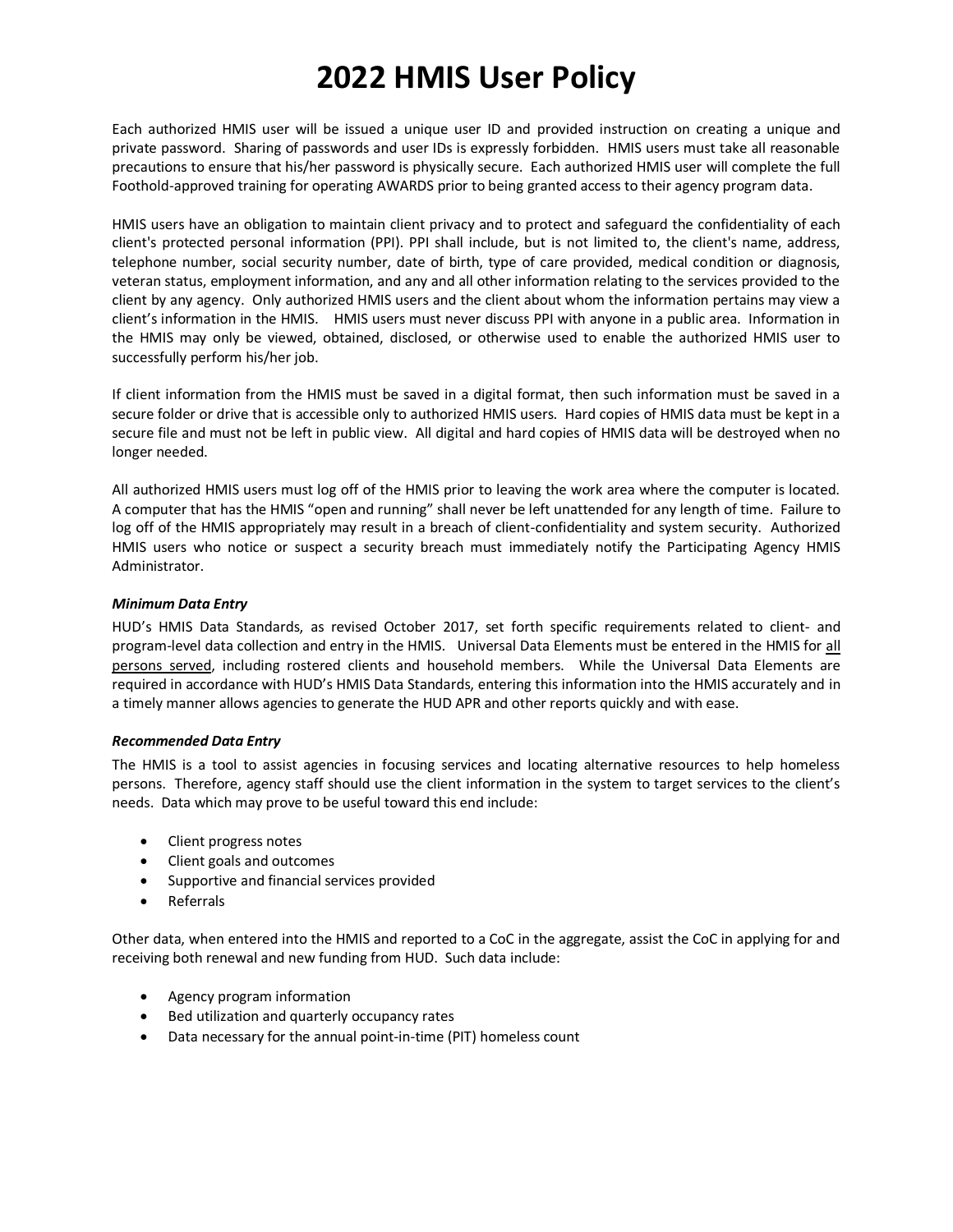## **2022 HMIS User Agreement**

**Name: \_\_\_\_\_\_\_\_\_\_\_\_\_\_\_\_\_\_\_\_\_\_\_\_\_\_\_\_\_\_\_\_\_\_\_\_\_\_\_\_\_\_\_\_\_\_\_\_\_\_\_\_\_\_\_\_\_\_\_\_\_\_\_\_\_\_\_\_\_\_\_**

**HMIS Participating Agency: \_\_\_\_\_\_\_\_\_\_\_\_\_\_\_\_\_\_\_\_\_\_\_\_\_\_\_\_\_\_\_\_\_\_\_\_\_\_\_\_\_\_\_\_\_\_\_\_\_\_\_\_\_**

HMIS participating agencies and each authorized user within any HMIS participating agency are bound by various restrictions regarding Protected Personal Information ("PPI"). The employee, contractor, or volunteer whose name appears above is the **User**.

Your user ID and password give you access to the LI HMIS. Initial each item below to indicate your understanding and acceptance of the proper use of your user ID and password. Failure to uphold the confidentiality standards set forth below is grounds for immediate suspension or termination of your access to the HMIS.

| <b>Initial</b> | I understand that I have an obligation to maintain client privacy and to protect<br>and safeguard the confidentiality of a client's PPI. PPI shall include, but is not<br>limited to, the client's name, address, telephone number, social security number,<br>date of birth, type of care provided, medical condition or diagnosis, veteran<br>status, employment information, and any and all other information relating to |  |  |  |
|----------------|-------------------------------------------------------------------------------------------------------------------------------------------------------------------------------------------------------------------------------------------------------------------------------------------------------------------------------------------------------------------------------------------------------------------------------|--|--|--|
|                | the services provided to the client by me and other agencies.                                                                                                                                                                                                                                                                                                                                                                 |  |  |  |
| <b>Initial</b> | My login information is for my use only and must not be shared with anyone.                                                                                                                                                                                                                                                                                                                                                   |  |  |  |
|                | I must take all-reasonable precautions to keep my password physically secure.                                                                                                                                                                                                                                                                                                                                                 |  |  |  |
| <b>Initial</b> | I understand that the only individuals who can view information in the HMIS are                                                                                                                                                                                                                                                                                                                                               |  |  |  |
| <b>Initial</b> | authorized users and the clients about whom the information pertains.                                                                                                                                                                                                                                                                                                                                                         |  |  |  |
|                | If I must save client information from HMIS in a digital format, I agree to save                                                                                                                                                                                                                                                                                                                                              |  |  |  |
| <b>Initial</b> | such files and information in a secure folder or drive that is only accessible to<br>me. Such files will be destroyed when no longer needed.                                                                                                                                                                                                                                                                                  |  |  |  |
|                | I may only view, obtain, disclose, or use the database information that is                                                                                                                                                                                                                                                                                                                                                    |  |  |  |
| <b>Initial</b> | necessary to perform my job.                                                                                                                                                                                                                                                                                                                                                                                                  |  |  |  |
|                | If I am logged into the HMIS and must leave the work area where the computer                                                                                                                                                                                                                                                                                                                                                  |  |  |  |
| <b>Initial</b> | is located, I must log-off of the HMIS before leaving the work area.                                                                                                                                                                                                                                                                                                                                                          |  |  |  |
|                | A computer that has the HMIS "open and running" shall never be left                                                                                                                                                                                                                                                                                                                                                           |  |  |  |
| <b>Initial</b> | unattended for any period of time.                                                                                                                                                                                                                                                                                                                                                                                            |  |  |  |
|                | I will not discuss PPI with anyone in a public area.                                                                                                                                                                                                                                                                                                                                                                          |  |  |  |
| Initial        |                                                                                                                                                                                                                                                                                                                                                                                                                               |  |  |  |